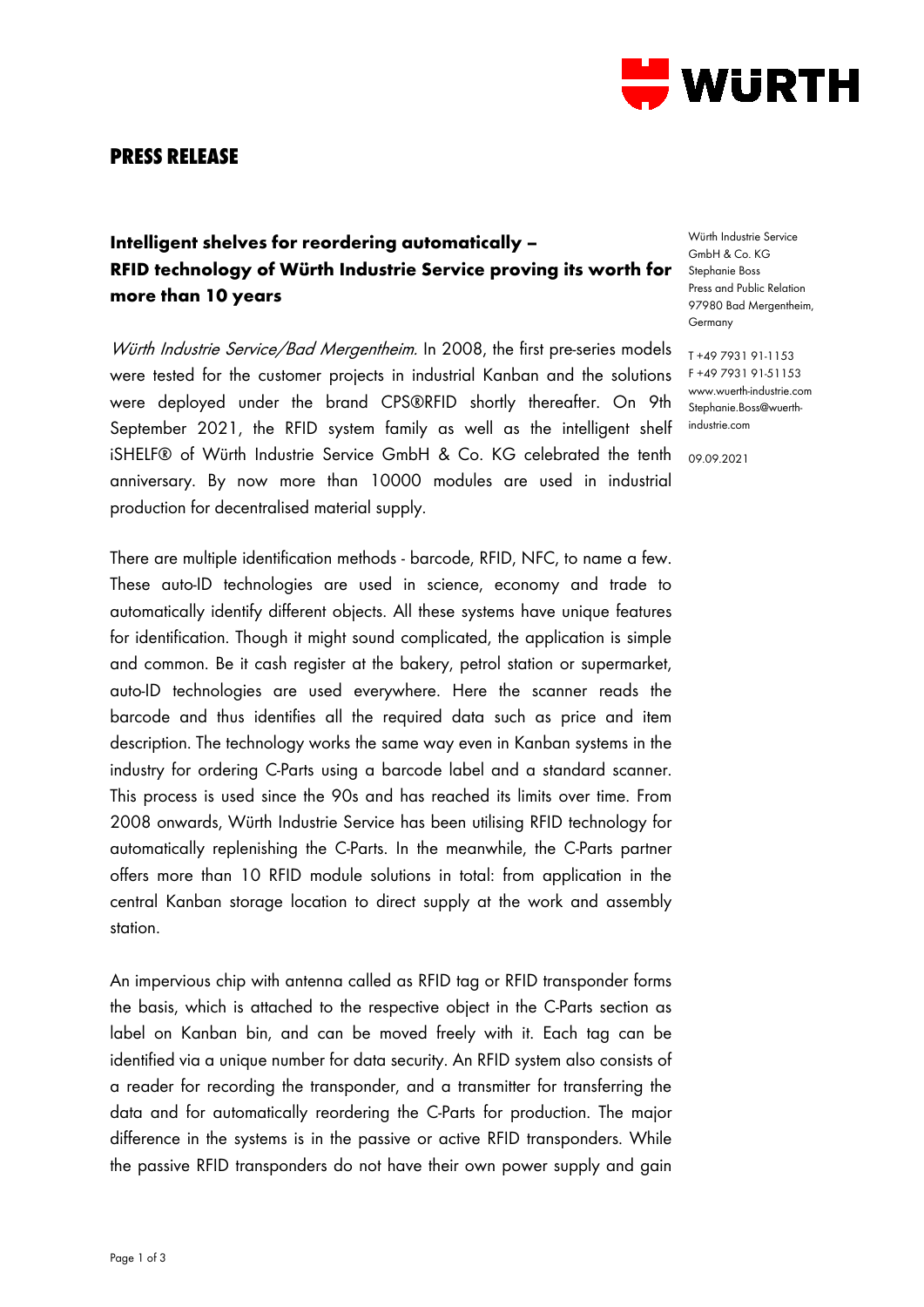

energy from energy field generated from the reader for sending the data, the active transponders have their own energy source, for e.g. a battery, which triggers the data transfer. Würth Industrie Service operates both the systems, but predominantly favours systems with passive RFID transponders, since they are maintenance-free and can be efficiently integrated in the customer infrastructure. These systems are available in 10 different variations. CPS®RFID system family includes, among others, the intelligent shelf iSHELF®, smart pallet box iBOX®/iBOX®flex, iGATE for bulk reading as well as the autonomous iPLACER® for workstation supply.

The advantages of RFID transponders along with reader with respect to barcode-supported systems are very clear: by using RFI technology within a Kanban system, the industry customers of Würth Industrie Service can rely on maximum possible supply security – without manual use of scanner which leaves scope for human error. The digital data transfer via RFID to the ERP system of Würth Industrie Service enables a quick and transparent information flow and a seamless project management. Delivery cycles can be reduced to minimum and the number of bins per item can be optimised. Moreover, the fluctuations in demands, especially peaks in demand and seasonal business can be analysed precisely on time and the disposition in the central storage of Würth Industrie Service can be continuously customised. As a result, it is possible to achieve maximum availability of the right item in the right quantity in the right place at the right time in the production.

Würth Industrie Service focusses on continuously developing RFID technology further, especially along with introducing more innovations – not only for C-Parts supply by the company itself, but also for internal material supply and customer's bin handling. By smartly combining the RFID system iPLACER® with holistic data and supplier management CPS®miSELF of Würth Industrie Service, all the intra-logistics processes can be easily mapped at the customer's location in the future - also for A and B-Parts. As a result, the customer can incorporate different items and suppliers independently and automatically trigger reorders via RFID module, that means also parts for which different purchasing processes apply in most cases. As a result, it is possible to get an overview of all the master data and the flow of goods associated with it at a glance as well as trigger the orders of all product groups accurately and in accordance with the demand. The development in RFID is therefore far from complete and will continue in different areas.